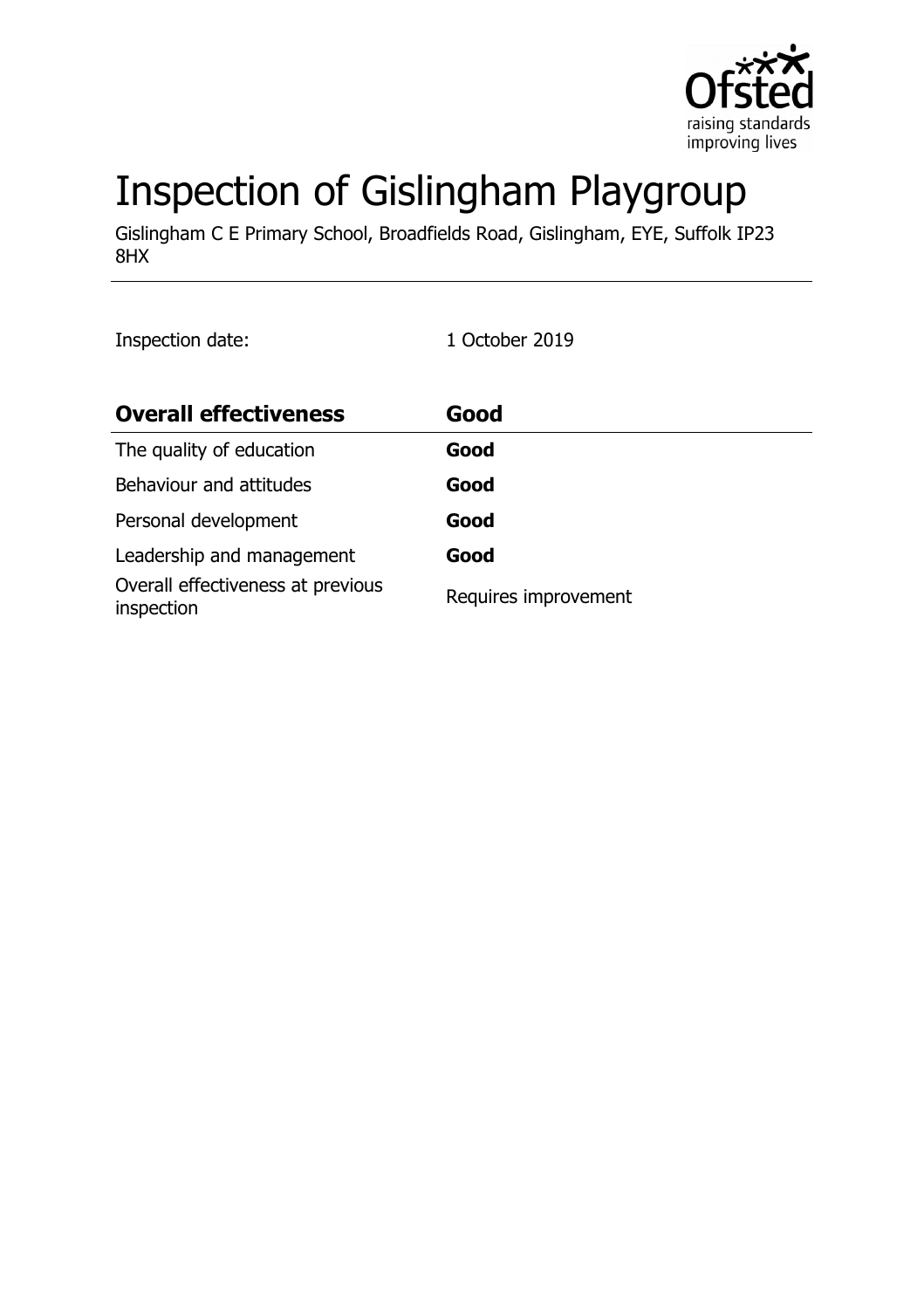

## **What is it like to attend this early years setting?**

#### **The provision is good**

Children are cared for by experienced and caring staff who get to know them and their families very well. The purpose-built playgroup is inviting. It provides a light and spacious environment. Toys and resources are accessible for children to select as they wish. Children play happily and calmly. They are familiar with the routines. For example, children quickly stop their play and begin preparing for snack time when staff shake a tambourine and explain what will happen next.

Staff provide a wide range of educational experiences. For example, after seeing a real building site, children become absorbed in builder's role play. They make pretend concrete, build walls and fetch sand and water to fill their play cement mixer. Staff take the opportunity to introduce lots of new words and information. This helps children to build their vocabulary, knowledge and understanding. To further enhance learning, staff tell children stories based on the same theme. Children become engrossed in following the story. Staff build suspense and interest, using props to support children's understanding and enjoyment.

Children feel comfortable and secure. They are kind and caring towards each other. Staff skilfully support their emotional well-being. Children talk confidently about their home lives and what interests them. They show high levels of independence and cope well with setbacks.

Staff help new children to feel at ease by giving them individual time and attention. Parents value staff's dedication. They recognise the strong quality of the care and teaching that children receive.

### **What does the early years setting do well and what does it need to do better?**

- $\blacksquare$  Leaders, managers and staff work together to provide quality early learning experiences. The committee members now ensure that they keep Ofsted up to date with relevant information about any changes to the governing body.
- $\blacksquare$  The staff team has worked hard to increase the levels of parental involvement. Staff share lots of information with parents to help them to support their children's learning. This includes a 'book library', to encourage reading at home. Staff also share their regular observations and assessments of children with parents via an online system. They send home notes that explain what children can work on as their next steps in learning.
- $\blacksquare$  Children choose freely from activities that include painting, role play, dressing up and puzzles. The garden space is inviting. Activities encourage children to explore and experiment. Children particularly enjoy the sand and water play. They learn about growing vegetables and explore the wildlife, such as snails.
- Staff notice when children and families may need additional help or services to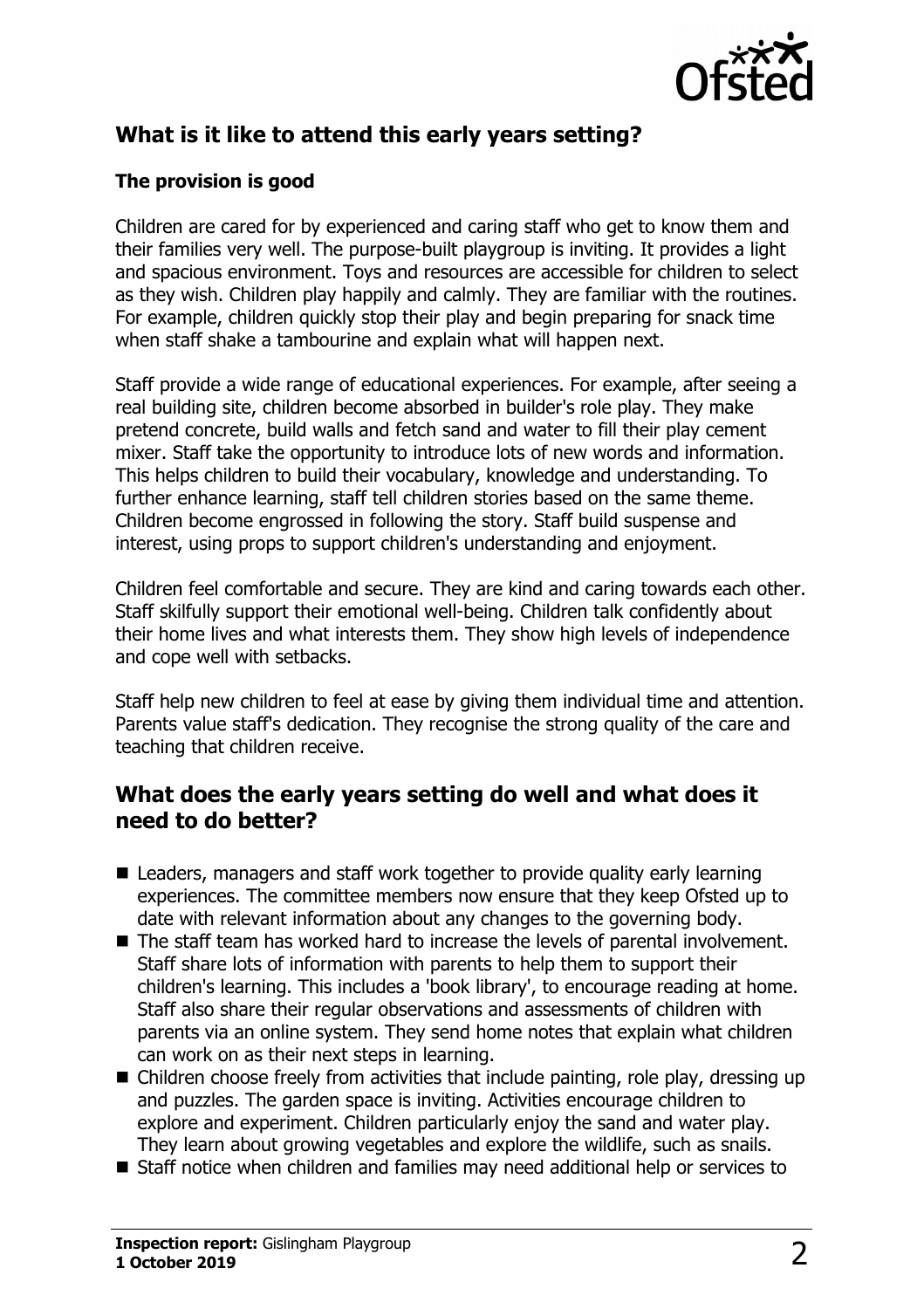

support them. They work closely with parents to encourage them to seek the help that children may need. For example, staff advise parents to seek support from their health visitor where there may be concerns about a child's health or development.

- Staff give parents and children high levels of support, advice and guidance in relation to toilet training. Staff ensure children's comfort and privacy in all aspects of self-care. This helps children to develop the skills that they need to become independent.
- $\blacksquare$  The playgroup is an active part of the local community. Parents value the close links that they have with the host school. Staff arrange regular opportunities for children to meet people who help others. For example, children have visits from the police, fire service and a dentist. This helps them to learn about staying safe and healthy. Other members of the community also visit. For example, a member of the local church comes to read stories to the children. However, the opportunities for children to learn about people and communities different from their own, and to enhance their understanding and experiences of diversity, are not as highly developed.
- $\blacksquare$  Together with the manager, the staff regularly reflect on their practice to identify how they can make improvements. They identify their strengths and areas for further development. However, they do not always vary their teaching, for example, by using different teaching techniques that they already know, to help children to make the best possible progress.

## **Safeguarding**

The arrangements for safeguarding are effective.

Staff are well trained in issues relating to safeguarding. They know how to keep children safe. Staff regularly renew their training and confidently explain their understanding of behaviour of adults that would cause them concern. Clear systems are in place to ensure the suitability of those in contact with children. For example, the playgroup obtains Disclosure and Barring Service checks for regular visitors, to identify whether they are suitable people. Staff know what to do if they have concerns about the safety or well-being of a child. They understand the local procedures for safeguarding children.

#### **What does the setting need to do to improve?**

#### **To further improve the quality of the early years provision, the provider should:**

- $\blacksquare$  enhance the opportunities for children to learn about people, families and communities beyond their own experiences to help them gain a greater understanding of the diverse society in which they live
- $\blacksquare$  adapt teaching more quickly to respond to the emerging needs of children.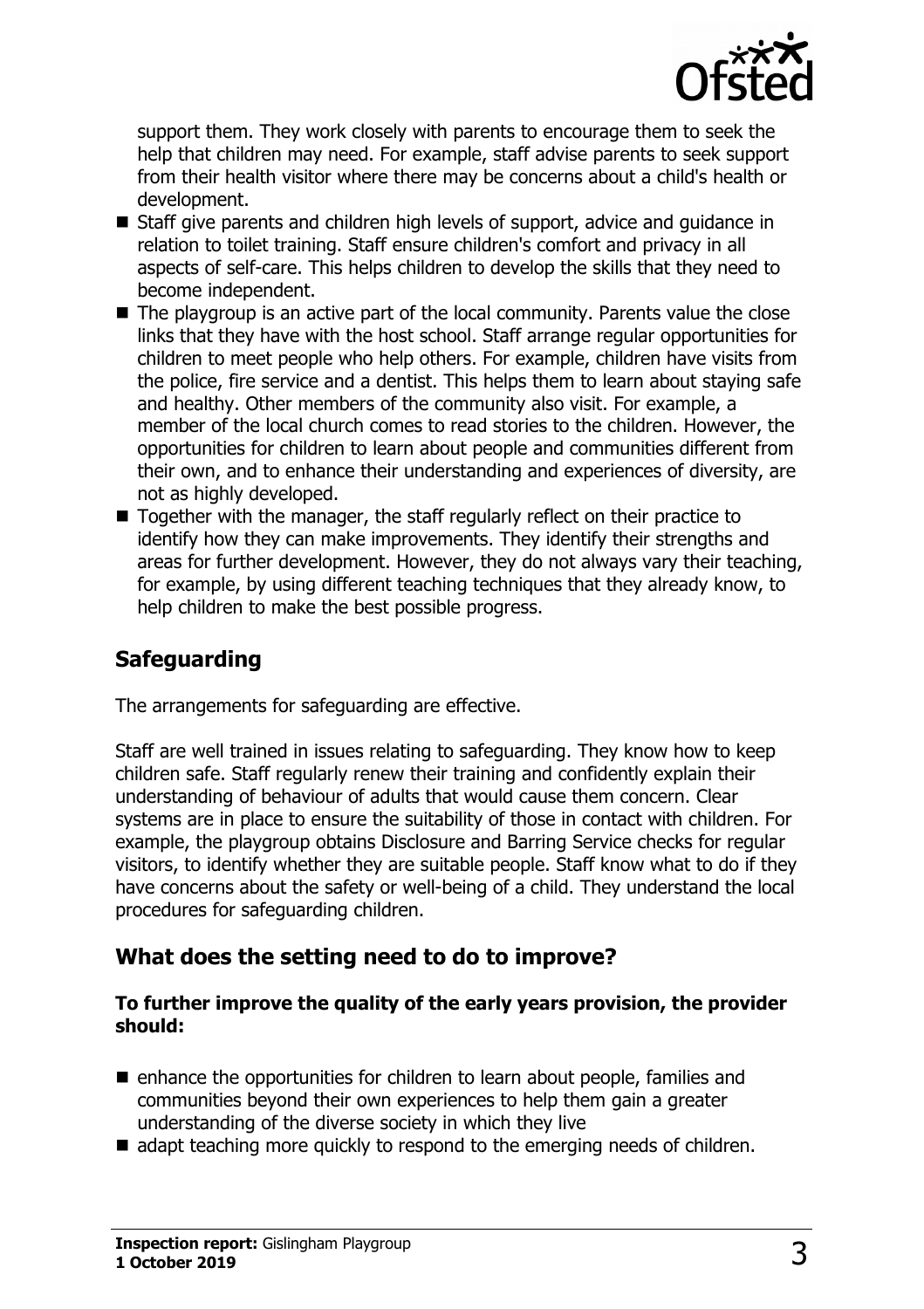

| EY433368                                                                             |
|--------------------------------------------------------------------------------------|
| <b>Suffolk</b>                                                                       |
| 10084650                                                                             |
| Childcare on non-domestic premises                                                   |
| Early Years Register, Compulsory Childcare<br>Register, Voluntary Childcare Register |
| Sessional day care                                                                   |
| $2$ to $3$                                                                           |
| 24                                                                                   |
| 18                                                                                   |
| Gislingham Playgroup Committee                                                       |
| RP523405                                                                             |
| 013790788934                                                                         |
| 7 November 2018                                                                      |
|                                                                                      |

## **Information about this early years setting**

Gislingham Playgroup registered in 2011. The playgroup employs four members of childcare staff, all of whom hold appropriate early years qualifications at level 3. The playgroup opens from Monday to Friday during school term time. Sessions are from 8.45am until 11.45am, and from 12.45pm until 3.45pm. A breakfast club runs from 8am until 8.45am, and a lunch club runs from 11.45am until 12.45pm. The playgroup receives funding to provide free early education for two-, three- and four-year-old children.

## **Information about this inspection**

**Inspector** Kate Hipperson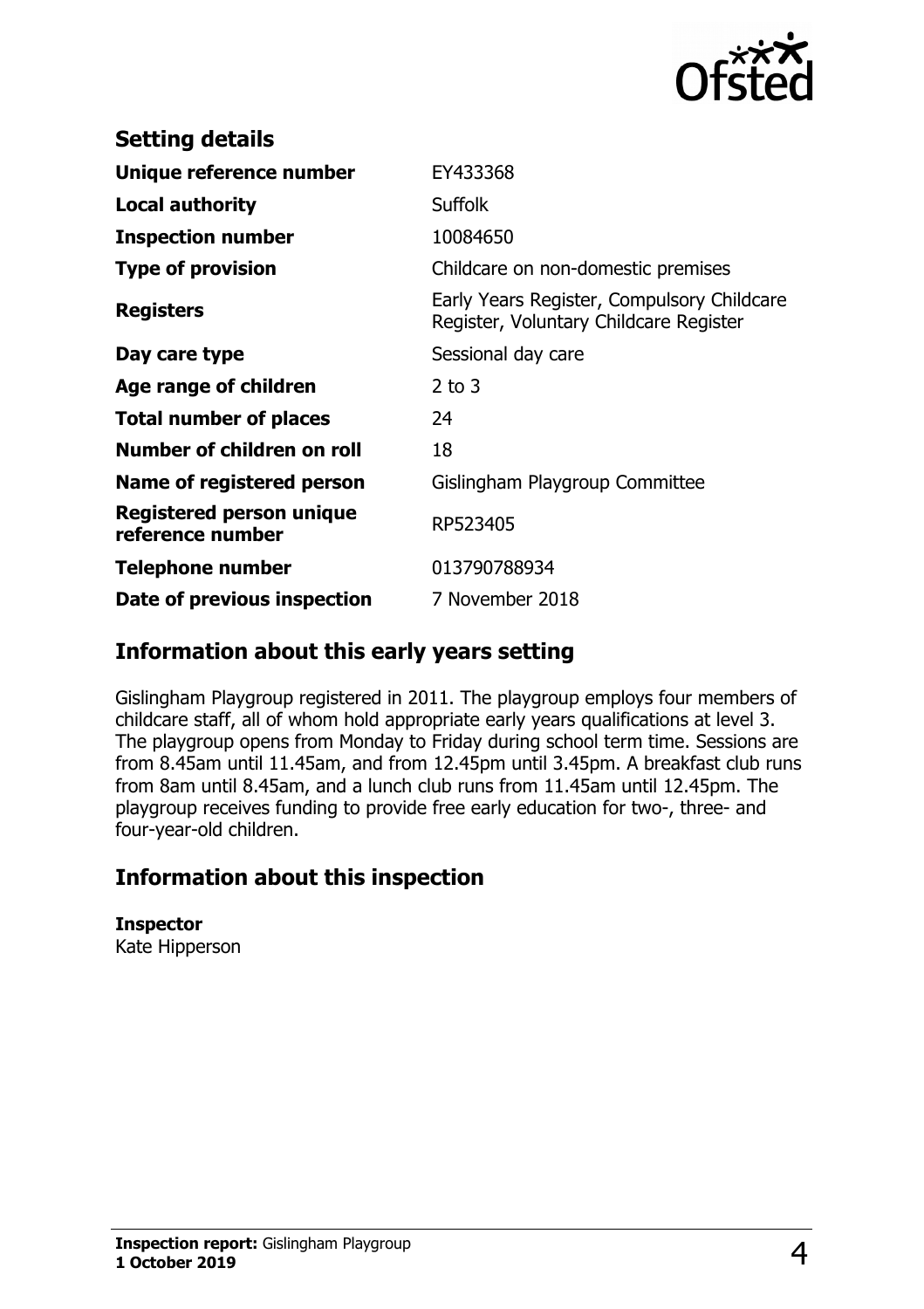

#### **Inspection activities**

- $\blacksquare$  The inspector viewed the playgroup together with the manager and discussed how they decide what educational experiences to offer children. The inspector viewed evidence of the range of experiences that the staff arrange for children.
- The inspector observed care and learning activities throughout the course of the inspection. The inspector evaluated the experiences of children and the impact that teaching has on their learning.
- $\blacksquare$  The inspector looked at evidence of the suitability of staff members. First-aid training certificates were viewed. The inspector viewed a small sample of essential documentation.
- $\blacksquare$  The inspector held discussions with the manager and met with members of the committee.
- $\blacksquare$  The inspector carried out a joint observation of a planned activity with the manager and reviewed how the manager evaluates staff practice.
- $\blacksquare$  The inspector spoke with staff and children at appropriate times during the inspection.
- $\blacksquare$  The inspector spoke with some parents and considered their views on the setting.

We carried out this inspection under sections 49 and 50 of the Childcare Act 2006 on the quality and standards of provision that is registered on the Early Years Register. The registered person must ensure that this provision complies with the statutory framework for children's learning, development and care, known as the early years foundation stage.

If you are not happy with the inspection or the report, you can [complain to Ofsted.](http://www.gov.uk/complain-ofsted-report)